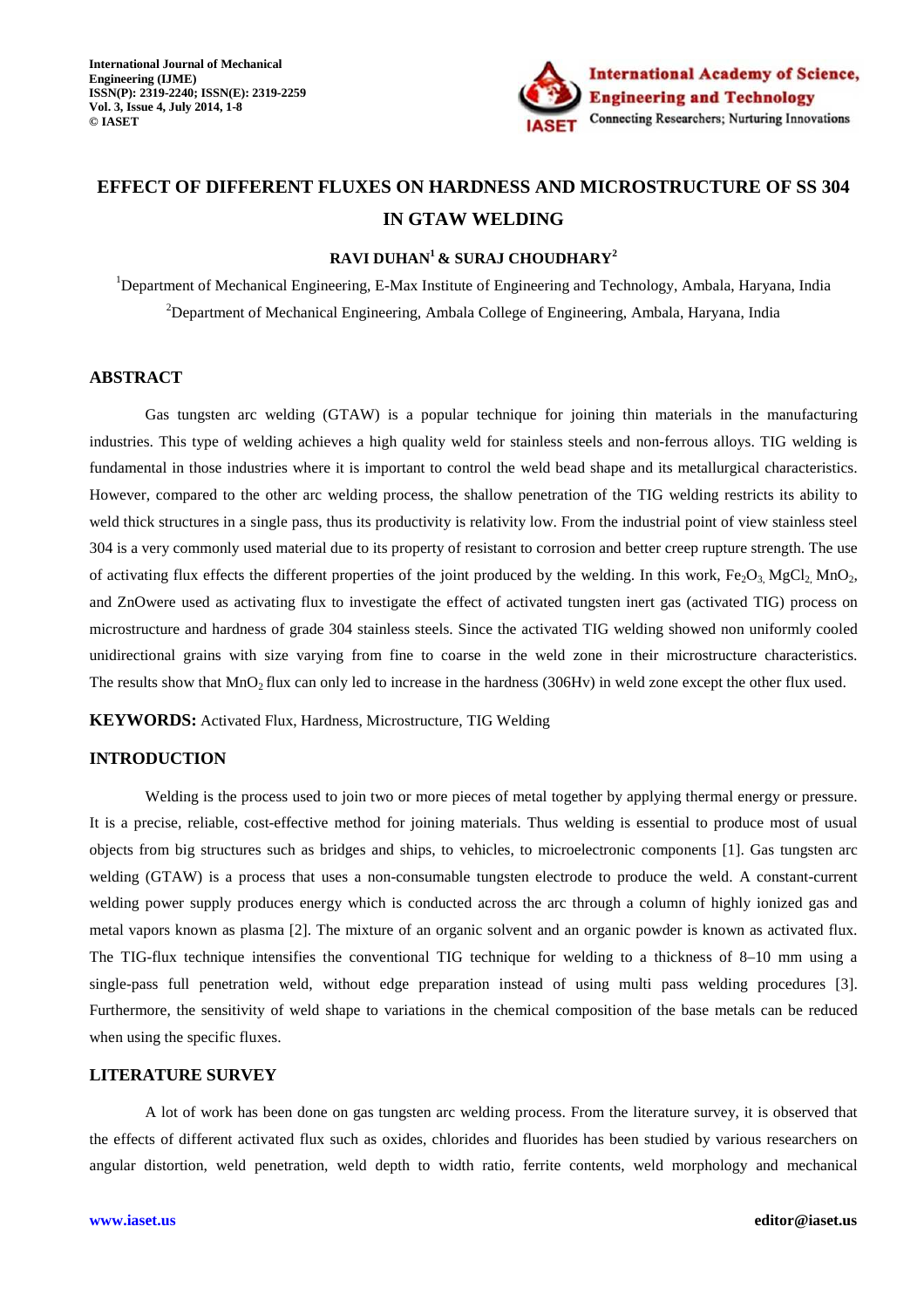properties like hardness, tensile strength, ductility etc. Welding current, welding speed, gas flow rate, electrode angle and arc length are the key input parameters used by various researchers but mostly work has been done on activated flux [4]. Different researchers used the different type of materials like AISI 316L, G3131mild steel, 17Cr–10Ni–2Mo alloys, AZ61 magnesium alloy, Ti-6Al-4V alloy and AZ31B magnesium alloy. Some scholars used the TiO<sub>2</sub>, MoO<sub>3</sub>, SiO<sub>2</sub>, and  $A$ l $2O_3$  as an activated flux and some researchers found that FeO and FeS powders results in a substantial increase in both the joint penetration and weld aspect ratio thereby reducing angular distortion [5]. Five kinds of oxide fluxes,  $MnO<sub>2</sub>$ ,  $TiO<sub>2</sub>$ ,  $MoO<sub>3</sub>$ , SiO<sub>2</sub>, and Al<sub>2</sub>O<sub>3</sub>, were used to investigate the effect of activated tungsten inert gas (activated TIG) process on weld morphology, and hardness of SS 316L.

The experimental results indicated that the  $SiO<sub>2</sub>$  flux facilitated root pass joint penetration, but Al<sub>2</sub>O<sub>3</sub> flux led to the deterioration in the weld depth and bead width compared with conventional TIG process. The addition of oxide flux does not significantly affect the hardness of Type 316L stainless steel activated TIG weld metal. [6]. Some researchers found the  $SiO<sub>2</sub>$  flux produced the better tensile strength and hardness as compare to the TiO<sub>2</sub> for 316L austenitic stainless steel. [7]. But still a little work is done on stainless steel 304 which is one of the most commonly used steel in manufacturing industries due to its better corrosion resistance, weldability properties and also called as "marine grade stainless steel".

Only few researchers measured the properties like hardness, micro hardness and microstructure etc. Hardness is the most important properties used in high pressure vessels and chemical storage vessels in the fabrication industries. To increase the hardness as compare to conventional TIG welding process it is important to know which flux possesses better results. So in this experimental work, it is proposed to study the effects of surface activating fluxes (Fe<sub>2</sub>O<sub>3</sub>, MgCl<sub>2</sub>) MnO<sub>2</sub>, and ZnO) on hardness and microstructure by using gas tungsten arc welding (GTAW) process.

#### **WORK-PIECE MATERIAL**

Stainless steel 304 is most widely used material in fabrication industries. Stainless steel differs from the carbon steel by the amount of chromium present. Unprotected carbon steel rusts readily when exposed to air and in moisture. The mechanical properties and composition of Stainless steel 304 is shown in the table 1 and table 2 respectively.

| <b>Tensile Stress (MPa)</b> | <b>Yield Stress (MPa)</b> | % Elongation | <b>Poisson Ratio</b> |
|-----------------------------|---------------------------|--------------|----------------------|
| 599                         | 285                       |              | 0.24                 |

**Table 1: Mechanical Properties of Stainless Steel 304** 

| <b>Table 2: Composition of Stainless Steel 304</b> |  |
|----------------------------------------------------|--|
|----------------------------------------------------|--|

|          |    | C1F<br>יט           |     | 11 J 1 | Mn   |     |         |
|----------|----|---------------------|-----|--------|------|-----|---------|
| $0.06\,$ | 43 | $\epsilon$<br>v. jo | 02Q | 8.83   | 1.83 | ∪.∪ | Balance |

Stainless steel 304 typical applications include architectural paneling, trim & railings, chemical containers, Heat Exchangers.

### **ACTIVATED FLUX USED**

The activating flux is concerned with the liquid metal which interacting with fusion zone in arc welding process. In our welding experiment, a fine layer of activating flux like Iron Oxide (Fe<sub>2</sub>O<sub>3)</sub>, Magnesium Chloride (MgCl<sub>2</sub>), Manganese Oxide (MnO<sub>2</sub>) and ZnOwas applied on the surface of base metal and they show the effective results on hardness and microstructurein the welding process. The properties of different activated fluxes are shown in table 3.

#### **Impact Factor (JCC): 3.2766 Index Copernicus Value (ICV): 3.0**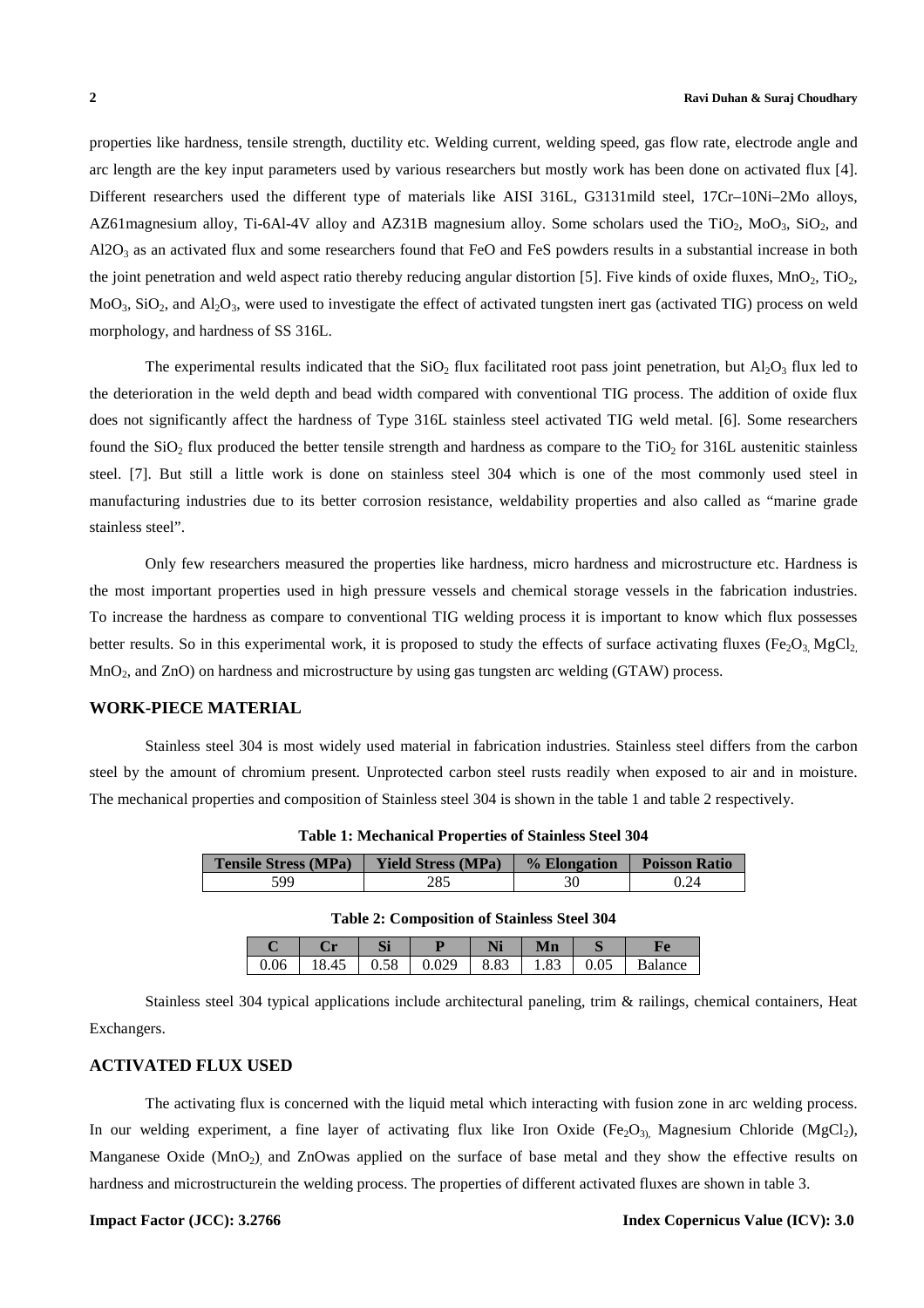| <b>Flux</b>   | MgCl <sub>2</sub>            | $\mathbf{ZnO}$         | MnO <sub>2</sub>       | Fe <sub>2</sub> O <sub>3</sub> |
|---------------|------------------------------|------------------------|------------------------|--------------------------------|
| Melting point | $714^{\circ}$ C (decomposes) | 1975 °C (decomposes)   | 535 °C (decomposes)    | 1566 $\degree$ C (decomposes)  |
| Density       | $1570$ kg/m <sup>3</sup>     | 5600 kg/m <sup>3</sup> | 5030 kg/m <sup>3</sup> | $5239$ kg/m <sup>3</sup>       |
| Colour        | Whitecrystalline solid       | White                  | <b>Blackish</b>        | Red/brownish                   |
| Water soluble | soluble                      | soluble                | Insoluble              | Insoluble                      |

**Table 3: Properties of Different Activated Fluxes** 

#### **EXPERIMENTAL DETAIL**

The base metal used in this study is austenitic stainless steel 304. The test specimens are cut from a long plate of SS 304 and measured dimensions of 100x100mm, having6 mm of thickness. Each specimen surface is rubbed with abrasive paper to remove the deposited scales on surface. Before performing the welding, cleaning is done with help of acetone. The surface activating fluxes used in this research  $Fe<sub>2</sub>O<sub>3</sub>$ , MnO<sub>2</sub>, MgCl<sub>2</sub> and ZnO were in the powdered form. Prior to welding, the quantity of acetone 1.5 ml was mixed with 1500 milligram of flux powder. The paint (powder acetone mixture) is applied on the central line of each plate with the help of a paint brush in the form of a layer. The thickness of paint layer is so sufficient that a visual observation is made on to the surface of base metal. The thickness of flux layer remains constant 0.2 mm. The appearance of prepared specimen with active flux layer is shown by figure 1.



**Figure 1: Schematic Representation of Activated Flux** 

Flux layer thickness  $= 0.2$  mm

Coating density of activated flux =  $1.5$  mg/ cm<sup>2</sup>

#### **WELDING MACHINE SET-UP**

The TIG welding machine having model 'TIG ESAB 400' was used for the experimental work located at Steel Arcthitect Limited, Ambala Cantt. The direct current electrode negative (DCEN) mode is used with a mechanized operating system in which the torch travels at a constant speed. Single-pass, auto genous, bead-on-plate TIG welds are used along the center line of the test specimens. Auto genous welds are made as close to the centre of samples as possible. The electrode tip is a blunt point with a 45° angle. Argon of 99.99% purity is used as shielding gas. The tip angle of the electrode is grounded and the electrode gap is measured for each new weld prior to welding to ensure that the welding is performed under the same operating conditions. The gas flow rate of 10 lit/ min is constant during this research work. The bead on the plates is traced along the centre line of the specimen. The welding speed of torch is 2.3 mm/sec throughout the whole procedure. The constant welding current is used in this work of 150 Amp and the arc length used in it of 2 mm. The weld is allowed to cool before further work.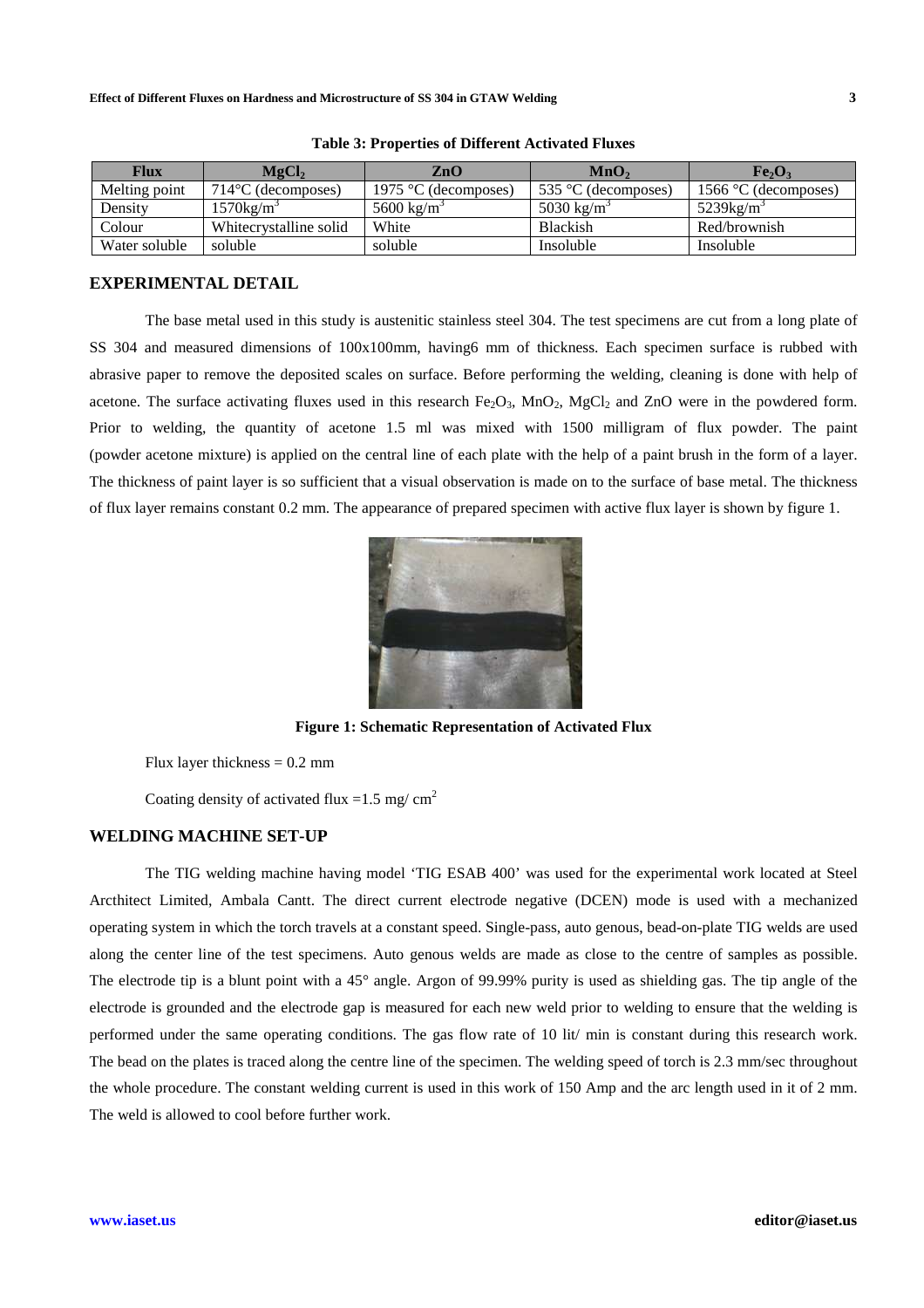#### **VICKERS HARDNESS TESTER&MICROSCOPE FOR MICROSTRCTURE**

The Vickers Hardness test is a hardness measurement based on the net increase in depth of impression as a load is applied. The Hardness numbers have no units and are commonly given in the (25 Hv- 1300 Hv) scales. The higher the number in each of the scales means the harder the material. Hardness has been variously defined as resistance to local penetration, scratching, machining, wear or abrasion and the yielding. In the Vickers method of hardness testing, the depth of penetration of an indenter under certain arbitrary test conditions is determined shown in figure 2. The Vickers test has two distinct force ranges, micro (10g to 1000g) and macro (1kg to 100kg), to cover all the testing requirements.



**Figure 2: Vickers Hardness Tester** 

The metallurgical microscope is used for the measurement of the microstructure of weld bead geometry for the specimen in this research work. The Axio observe MAT inverse microscope (Carl Zeis Micro imaging GMBH, Germany) is used for microstructure observation. The range of magnification power of this microscope varies from X50 to X1000. The metallurgical microscope is shown in figure 3.



**Figure 3: Metallurgical Microscope** 

## **PREPARATION OF SPECIMEN FOR TESTING HARDNESS AND MICROSTRUCTURE**

For hardness test, base metal is cut out from the specimens and filling is provided to the samples. After filling, the samples were carried out for finishing by the emery paper and buffing process. For hardness test of the weld bead specimen was cut out on the power hacksaw. The specimens were cut in such a way that the weld bead remains in the center and a good grip can be provided by the hand for the further operations. Then a filing operation is provided to all the faces of the weld bead sample. In this we use emery paper of grade 4. By finishing process, a very neat and clean surface is obtained in which hardness is to be determined.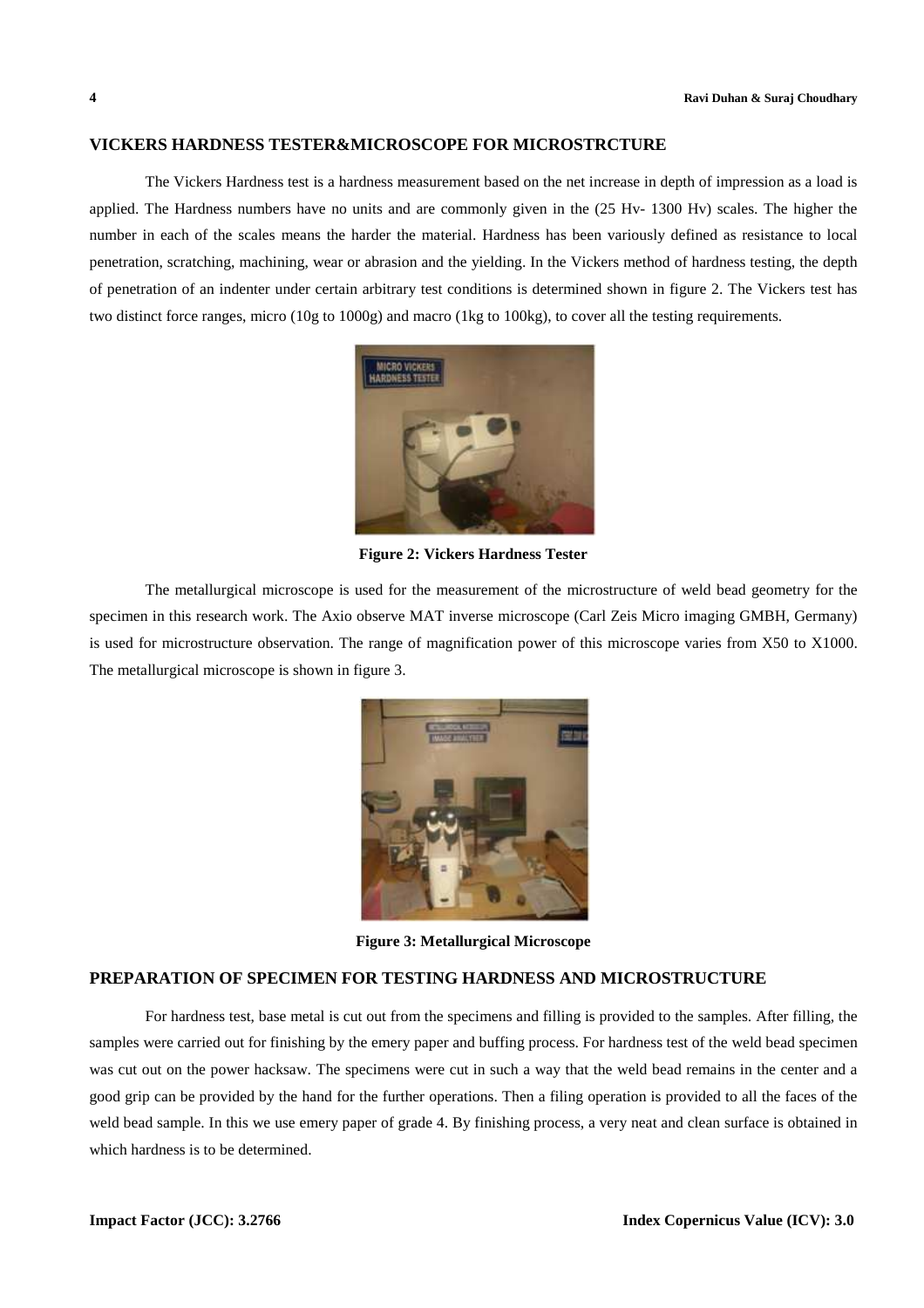#### **Effect of Different Fluxes on Hardness and Microstructure Microstructure of SS 304 in GTAW Welding**

For microstructure, after welding the surfaces of the weld pieces are finished by filling. Then a filling operation was provided to all the faces of the weld bead sample. After filling by the help of emery paper the finishing process has was provided to all the faces of the weld bead sample. After filling by the help of emery paper the finishing process has<br>been carried out. In this we use emery paper of grade 2. By this process, a very neat and clean surf which microstructure is to be seen. The polishing process was carried out by the help of grinding wheel with diamond grit on the face. After the buffing process, etching process was carried out. Etching is the process in which NITAL solution is sprayed on the test pieces. NITAL solution is prepared by mixing out the 2% nitric acid and the 98% methanol. By doing so weld bead and the heat affected zones are clearly visible due to which it becomes very easy to find out the microstructure of the weld.



**Figure 4: Specimens for Microstructure Measurement** 

#### **RESULTS AND ANALYSIS**

The effect of different surface activated flux on micro hardness has been taken from the test report. The results show that the oxide and chloride flux does not produce a significant change in hardness of SS 304 except manganese oxide flux. The austenite has a cubic face-centered (FCC) crystal structure. The delta-ferrite has a body-centered cubic (BCC) crystal structure. The BCC structure has a higher mechanical strength than that of the FCC structure. When T TIG welding with or without flux is used, the delta-ferrite content in the weld metals is increased and has a beneficial effect in increasing the hardness of stainless steel weld structure. Figure 5 shows the hardness profile of SS 304 TIG weldment produced with and without flux. The average value hardness of base metal is estimated as 269 Hv, whereas the average value of hardness for weld metal is found 272 Hv. The  $MnO_2$  flux produced highest hardness at weld metal zone of 306 Hv whereas remaining flux like  $ZnO$ ,  $Fe<sub>2</sub>O<sub>3</sub>$  and MgCl<sub>2</sub> gives values 266 Hv, 212 Hv and 285 Hv respectively. For the finished state and the state of the well prior as finished by filling process has the state of the state of the state of the state of the state of the state of the state of the state of the finished by the state o



**Figure 5 5: Effects of Activated Flux on Hardness**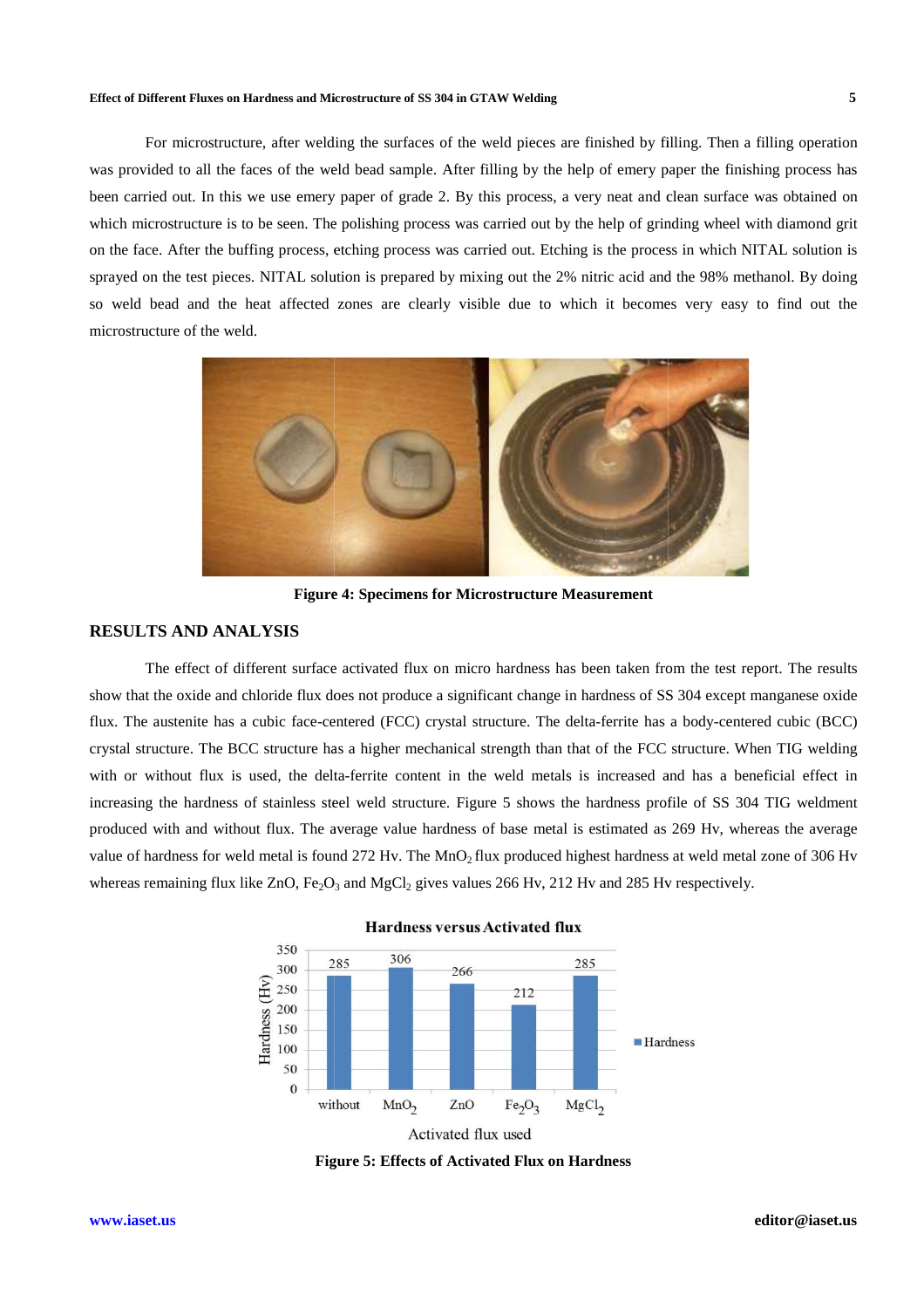

The microstructure of specimens with and without different kind of fluxes is shown in figure 6.

**Figure 6: Microstructure of Specimens with Different Activated Flux** 

The effects of activated fluxes used on microstructure are considered on the basis of test report. The BM and WM in the figure indicate the base metal and weld metal zone. The results shows that microstructure of without flux is fully austenitic ferrite grain structure at the base metal and uniformly distributed unidirectional grain with orientation in the direction of heat dissipation. For MnO<sub>2</sub> flux, a non-uniformly cooled unidirectional grains with size varying from fine to coarse and no discontinuity observed between weld zone and base metal. The ZnO flux shows grain orientation in the direction of heat dissipation. The  $MgCl<sub>2</sub>$  flux gives elongated austenitic ferrite grain structure at the base metal and unidirectional self-cooled mixed grain structure of austenite and ferrite in the weld metal.

#### **CONCLUSIONS**

From the experimental work, the effects of  $Fe<sub>2</sub>O<sub>3</sub>$ , MgCl<sub>2</sub>, MnO<sub>2</sub> and ZnOfluxes on microstructure of base metal and weld zone, and on the hardness, by using gas tungsten arc welding (GTAW) for stainless steel 304 (SS 304) was investigated. The welding is done autogenously bead on plates and all welding parameters remains constant. The primary conclusions are summarized as follows:

- The MnO<sub>2</sub> flux can only led to increase the hardness (306Hv) of welded zone for stainless steel 304 joints as compared to other oxide fluxes, which does not significantly affect on the hardness of the metal.
- In the experimental work, all the fluxes show fully austenitic ferrite grain structure at the base metal and non-uniformly cooled unidirectional grains with size varying from fine to coarse in the weld zone of the metal except MgCl<sub>2,</sub> which shows unidirectional self- cooled mixed grain structure of austenite and ferrite in the weld zone.

#### **REFERENCES**

1. Khanna, O.P. (1999),*"A Text book of Advance Welding Technology"* DhanpatRai Publication(P) Ltd., pp. 11-25, 65-120.